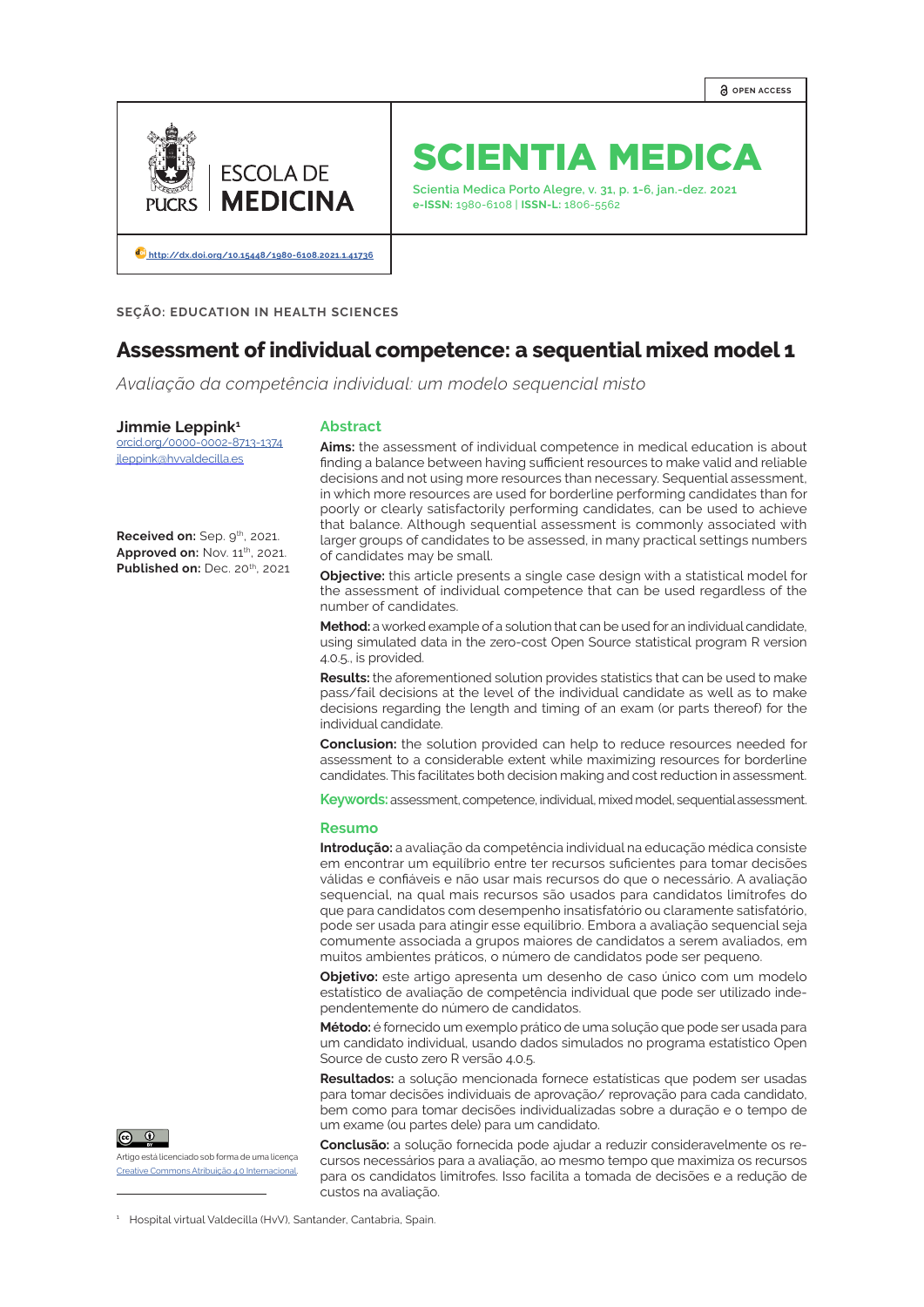**Palavras-chave:** avaliação, competência, individualidade, modelo misto, avaliação sequencial.

# **Introduction**

Apart from informing subsequent learning and practice, one of the functions of the assessment of competence in medicine and other high-stakes settings is to make valid and reliable decisions regarding progression, and longer exams are commonly associated with higher validity and reliability (1). However, given tremendous pressures on our healthcare systems, not using more resources for assessment than necessary is imperative. In addition, validity and reliability are not constant across the performance range (2). Sequential assessment, also referred to as sequential testing, can be used to address these issues and works as follows.

Performance in an assessment can range from excellent to very poor and candidates demonstrating satisfactory or better overall performance (i.e., sufficiently competent) should pass while candidates demonstrating below-standard overall performance should not pass the assessment. The standard in assessment in medical education is usually based on the concept of *borderline* candidate, that is: a candidate passing by the skin of their teeth, demonstrating a performance almost at the expected level with some minor issues that would not result in concerns about patient safety. The further away a candidate's performance from that standard, the fewer resources are needed to decide whether the performance meets the standard.

Although sequential assessment is well known in the context of larger cohorts of students in an undergraduate programme, this article demonstrates that *single case design* methodology (e.g., (2-3)) can provide designs and statistical models for sequential assessment of individual competence regardless of the number of candidates.

#### **Method**

To illustrate the single case design solution for sequential assessment, this article uses simulated

data from a hypothetical sequential assessment of clinical skills with four candidates that comprises two sits each with two parts and works as follows.

Each of the in total four parts consists of four candidate-actor encounters (i.e., stations) that assess the same five criteria that are rated in the same order across stations on the same integer scale from 1 (*min*) to 6 (*max*). Thus, we obtain five 1-6 ratings about a candidate's performance in each station or 20 ratings per part. Although stations within each part focus on different content, the different parts are comparable in content and difficulty, and therefore an average of 3.5 over the 20 ratings in any part results in a pass. Additionally, using a mixed regression model adapted from Maric and Van der Werff (3) that accounts for both serial correlation in ratings from the same candidate (i.e., these are not 20 different candidates each obtaining one independent rating) and differences between parts and sits within candidate, we obtain a 90% confidence interval (CI) that for below-3.5 average performing candidates can be used to test  $H_2: \mu = 3.5$  (i.e., the minimum score needed to pass) at  $=$  0.05 against  $H_i$ :  $\mu$  < 3.5. If the 90% CI for a candidate *includes* 3.5, that candidate returns for the next part (except if we are already in the last of four parts); if the 90% does *not* include 3.5, the candidate in question does not return for the next part in the same sit but in the next sit. In sum, the procedure is as follows:

- 1st sit part 1: completed by *all* candidates;
- $\cdot$  1<sup>st</sup> sit part 2: candidates who failed to reach 3.5 average performance in 1<sup>st</sup> sit part 1 but had a 90% CI including 3.5;
- 2<sup>nd</sup> sit part 1: candidates who failed to reach 3.5 average performance in  $1<sup>st</sup>$  sit part 1 and had a 90% CI excluding 3.5, plus candidates who failed to reach 3.5 average performance in 1<sup>st</sup> sit part 2 but had a 90% CI including 3.5; and
- 2<sup>nd</sup> sit, part 2: candidates who failed to reach 3.5 average performance in 2<sup>nd</sup> sit part 1 but had a 90% CI including 3.5.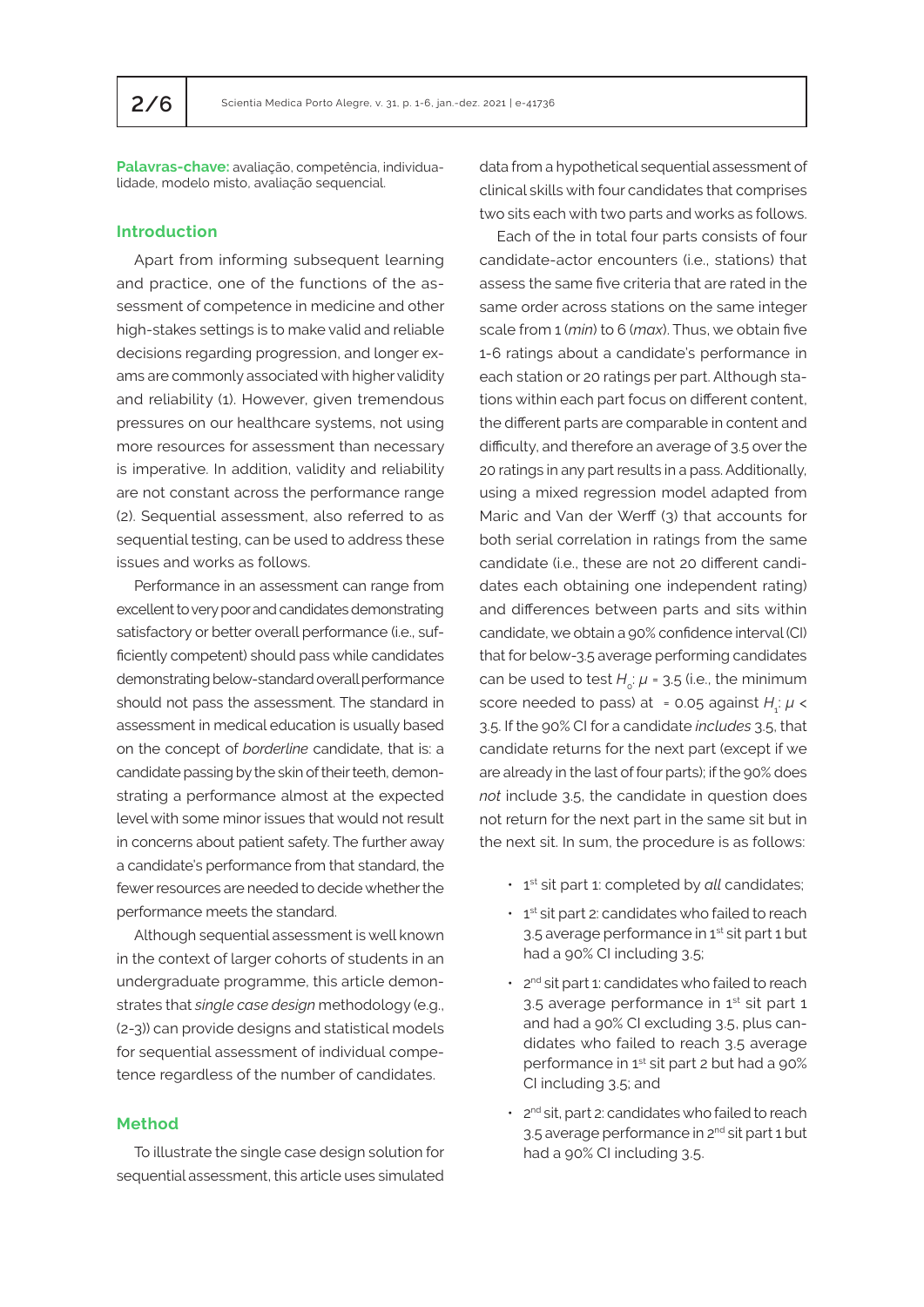All analyses were done in the *nlme* package (4) in *R* version 4.0.3 (5).

**Table 1** presents the ratings and average performances for the four candidates in the simulated example.

## **Results**

|  | <b>TABLE 1 - Ratings and average performances for the four candidates in the simulated example</b> |  |  |  |
|--|----------------------------------------------------------------------------------------------------|--|--|--|
|--|----------------------------------------------------------------------------------------------------|--|--|--|

| ID | <b>Sit</b>      | Part           | Ratings in order provided                                     | Average |
|----|-----------------|----------------|---------------------------------------------------------------|---------|
| #1 | 1 <sup>st</sup> | $\mathbf{1}$   | 3, 3, 3, 3, 4, 3, 3, 1, 2, 3, 3, 4, 3, 3, 4, 2, 2, 2, 2, 4    | 2.85    |
|    | 2 <sup>nd</sup> | $\mathbf{1}$   | 4, 2, 3, 3, 4, 3, 3, 4, 3, 3, 3, 3, 4, 3, 3, 3, 4, 2, 3, 4    | 3.20    |
|    | 2 <sup>nd</sup> | $\overline{c}$ | 4, 3, 2, 4, 2, 3, 3, 4, 2, 3, 3, 3, 4, 3, 3, 4, 3, 3, 2, 4    | 3.10    |
| #2 | 1 <sup>st</sup> | $\mathbf{1}$   | 2, 3, 2, 3, 2, 3, 3, 3, 3, 4, 2, 3, 4, 4, 3, 4, 3, 3, 3, 3    | 3.00    |
|    | 2 <sup>nd</sup> | $\mathbf{1}$   | 5, 4, 5, 5, 4, 5, 4, 3, 3, 5, 3, 3, 3, 3, 4, 5, 3, 3, 4, 4    | 3.90    |
| #3 | 1 <sup>st</sup> | $\mathbf{1}$   | 3, 4, 3, 3, 4, 2, 3, 3, 3, 4, 3, 4, 3, 3, 4, 3, 3, 4, 4, 4, 4 | 3.35    |
|    | 1 <sup>st</sup> | $\overline{c}$ | 4, 4, 5, 3, 4, 4, 4, 3, 3, 4, 3, 4, 4, 4, 3, 3, 4, 4, 4, 4    | 3.75    |
| #4 | 1 <sup>st</sup> | $\mathbf{1}$   | 5, 4, 3, 3, 5, 5, 3, 5, 5, 4, 4, 4, 4, 4, 4, 3, 4, 3, 4, 4    | 4.00    |

To understand decision-making regarding return for next part / sit, **Table 2** presents the 90% CIs with interpretation for each of the four candidates for each part in which they participated.

| ID | Sit             | Part           | $90\%$ CI      | Interpretation                        |
|----|-----------------|----------------|----------------|---------------------------------------|
| #1 | 1 <sup>st</sup> | $1\,$          | [2.458; 3.288] | return for 2 <sup>nd</sup> sit part 1 |
|    | 2 <sup>nd</sup> | $1\,$          | [2.902; 3.502] | return for 2 <sup>nd</sup> sit part 2 |
|    | 2 <sup>nd</sup> | $\overline{c}$ | [2.838; 3.358] | fail                                  |
| #2 | 1 <sup>st</sup> | $\mathbf{1}$   | [2.731; 3.263] | return for 2 <sup>nd</sup> sit part 1 |
|    | 2 <sup>nd</sup> | $1\,$          | [3.571; 4.262] | pass                                  |
| #3 | 1 <sup>st</sup> | $\mathbf{1}$   | [3.153; 3.543] | return for 1 <sup>st</sup> sit part 2 |
|    | 1 <sup>st</sup> | $\overline{c}$ | [3.549; 3.951] | pass                                  |
| #4 | 1 <sup>st</sup> | $\mathbf{1}$   | [3.706; 4.300] | pass                                  |

| <b>TABLE 2 -</b> 90% CIs for the four candidates in the simulated example with interpretation |  |  |
|-----------------------------------------------------------------------------------------------|--|--|
|-----------------------------------------------------------------------------------------------|--|--|

Candidate **#1** performed so poorly in 1st sit part 1 that a return for the 2<sup>nd</sup> sit was needed, and although the 90% CI in 2<sup>nd</sup> sit part 1 included 3.5 the 90% CI in 2nd sit part 1 was completely below 3.5, hence a fail (e.g., in an undergraduate programme with two sits per year, that could

mean the candidate had to return for the same assessment next year). **Figure 1** presents the mixed regression model plot for Candidate **#1** to provide a visual of the model used in this article.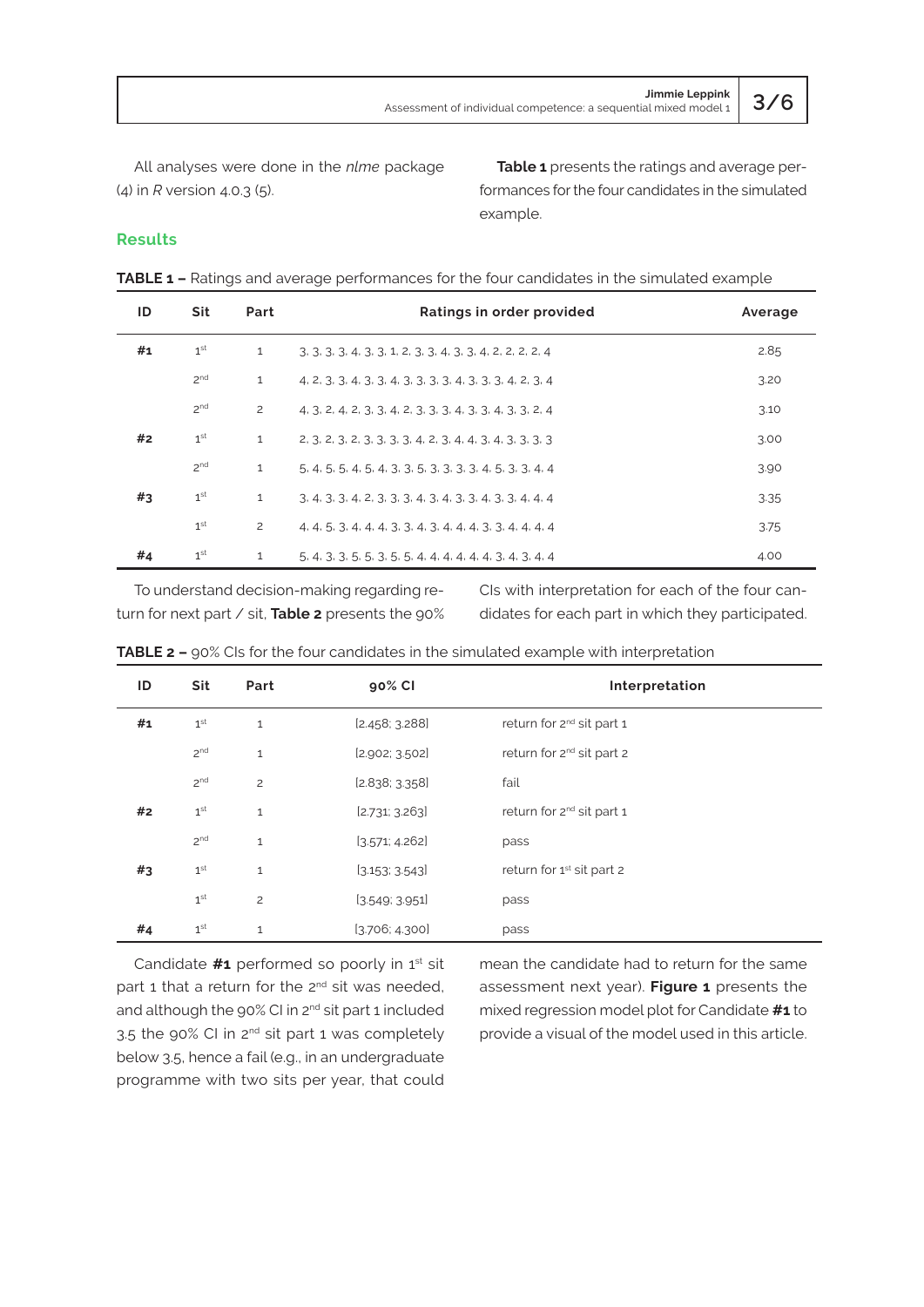



**Figure 1 –** Mixed regression model plot for Candidate #1 in the simulated example: the blue dots are ratings, and the red line is the model's intercept for each of three parts taken by the candidate around which the 90% CI for each part is computed*.*

Candidate **#2** performed so poorly in 1st sit part 1 that a return for the 2<sup>nd</sup> sit was needed, but performance in 2nd sit part 1 was good enough for part 2 in the 2<sup>nd</sup> sit not being needed. Candidate #3 needed both parts in the 1<sup>st</sup> sit but no 2<sup>nd</sup> sit. and Candidate #4 needed only 1<sup>st</sup> sit part 1.

# **Discussion**

Some readers may wonder (i.) why we should not have all below-standard performing candidates in part 1 return for part 2, (ii.) whether we should have barely-above-standard performing candidates return for another part as well, and/or (iii.) whether we should average candidate performance across parts in the same sit instead of treating them separately. The answer is the same to all three questions: these too are options in sequential assessment (which are encountered in practice), and the setup of any assessment – sequential or not – should always be decided on in light of the context in which the assessment is to take place.

As for (i.), the rationale behind the setup chosen for this article has been to raise awareness that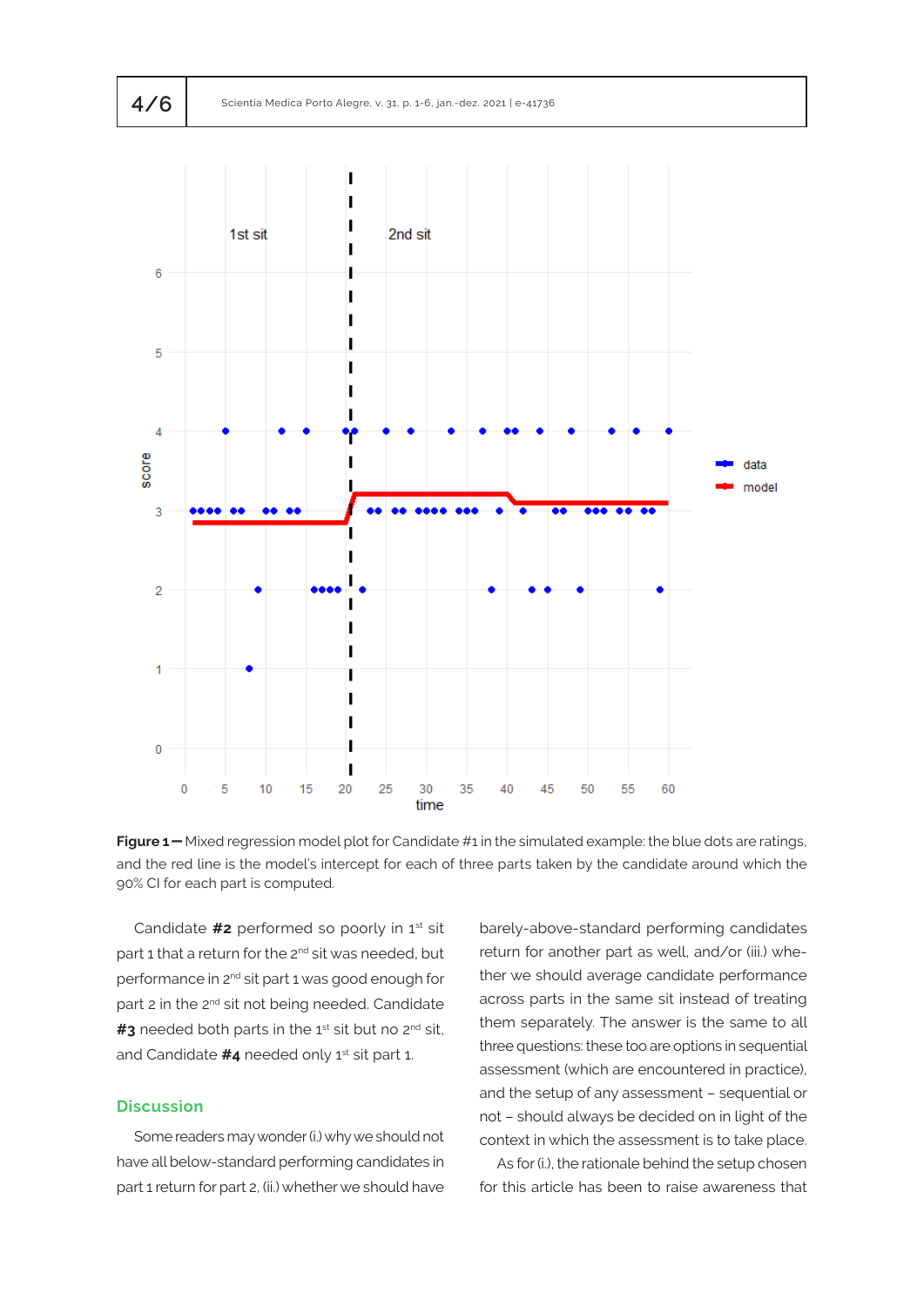there are statistical models that can help us decide not only whether we have sufficient information for satisfactorily (or higher) performing candidates to pass the assessment but equally whether performance of a struggling candidate is either such that we need more information to make a decision or is so poor that instead of allocating additional resources to assessment at this point the candidate should take more time to improve and return for assessment at a next occasion.

Regarding (ii.), the higher the stakes of an assessment, the stronger the argument in favour of having barely-above-standard performing candidates return for another part to obtain more information for decision-making, and the 90% CI resulting from the model presented in this article can in that case be used to test  $H_2$ :  $\mu$  = 3.5 (i.e., the minimum score needed to pass) at  $= 0.05$  against  $H_1$ :  $\mu$  > 3.5 for any candidate with an average score above 3.5; an interval including 3.5 would then mean the candidate having to return for another part while an interval not including 3.5 would result in a pass. In the example provided, there are no candidates scoring on average above 3.5 but with a 90% CI including 3.5.

Finally, on (iii.), treating parts within the same sit as separate constitutes a way to acknowledge that assessments can be learning opportunities and hence performance may improve from one part to the next; if the two parts yield very similar performance the different statistical treatments should yield more or less the same results.

Neither for excellent performance nor for notably poor performance do we need as many resources for confident decision-making as we do for candidates whose performance is borderline. While not part of the example, it is in practice possible that even after two sits with two parts each we have a candidate who consistently had a 90% CI including 3.5; performance of such a candidate has been borderline throughout and decision-making about this candidate will be more difficult than for other candidates in this example, even after a total of four parts, and in such a case

further assessment may have to be considered.

The minimum number of stations needed is to be determined in the context in which an assessment is to take place. While including large numbers of stations in each part may be too resource-intensive, too small numbers of stations per part comes will likely come at the cost of substantial gaps in content covered (reduced validity) and wide CIs (lower reliability).

Finally, although sequential assessment is commonly associated with assessments of clinical skills such as history taking, physical examination and problem solving, the concept can be applied to blocks of written knowledge assessments as well. For example, if in a set of 300 single-best answer multiple-choice questions we can create four blocks of 75 questions that are comparable in content and difficulty, candidate scoring well below or visibly above the standard in one block is likely to do so in other blocks at the time as well; we may well need a second block when dealing with a borderline candidate, but for the other two performances just mentioned that second block is probably more than what is needed.

#### **Notes**

# **Funding**

This study did not receive financial support from external sources

# **Conflicts of interest disclosure**

The authors declare no competing interests relevant to the content of this study.

#### **Authors' contributions**

All the authors declare to have made substantial contributions to the conception, or design, or acquisition, or analysis, or interpretation of data; and drafting the work or revising it critically for important intellectual content; and to approve the version to be published.